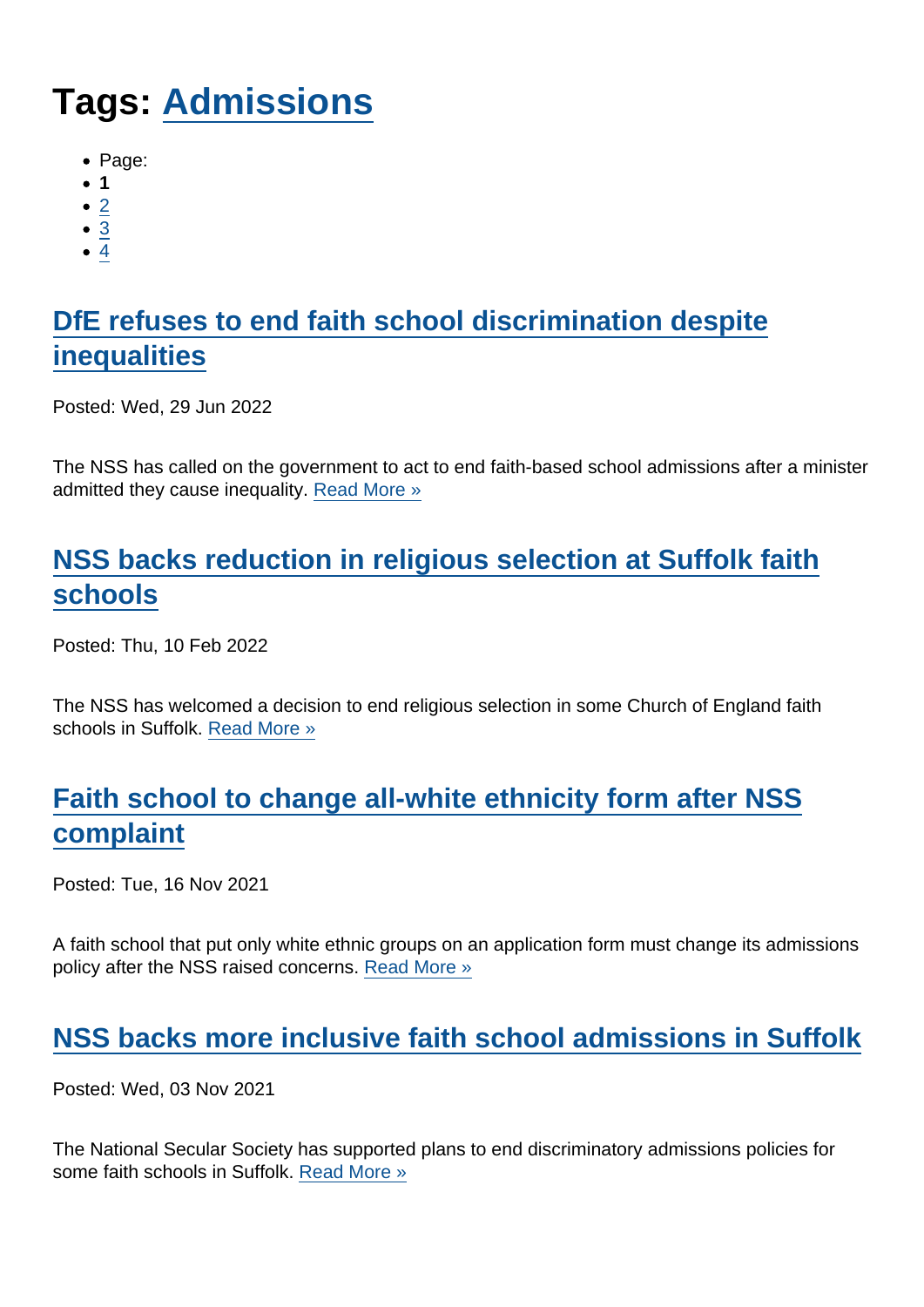## [DfE doesn't know how many schools have discriminatory](https://www.secularism.org.uk/news/2021/11/dfe-doesnt-know-how-many-schools-have-discriminatory-admissions) [admissions](https://www.secularism.org.uk/news/2021/11/dfe-doesnt-know-how-many-schools-have-discriminatory-admissions)

Posted: Mon, 01 Nov 2021

The government has admitted it does not know how many schools apply religious discrimination in their admissions. [Read More »](https://www.secularism.org.uk/news/2021/11/dfe-doesnt-know-how-many-schools-have-discriminatory-admissions)

### [NSS calls for transparency over discriminatory school](https://www.secularism.org.uk/news/2021/10/nss-calls-for-transparency-over-discriminatory-school-admissions) [admissions](https://www.secularism.org.uk/news/2021/10/nss-calls-for-transparency-over-discriminatory-school-admissions)

Posted: Thu, 14 Oct 2021

The NSS has urged the new schools' minister to increase transparency over school admissions. [Read More »](https://www.secularism.org.uk/news/2021/10/nss-calls-for-transparency-over-discriminatory-school-admissions)

# [End religious discrimination in education, NSS urges equality](https://www.secularism.org.uk/news/2021/09/end-religious-discrimination-in-education-nss-urges-equality-commission) [commission](https://www.secularism.org.uk/news/2021/09/end-religious-discrimination-in-education-nss-urges-equality-commission)

Posted: Tue, 28 Sep 2021

The NSS has called for an end to religious discrimination in schools to enhance fairness for children and young people. [Read More »](https://www.secularism.org.uk/news/2021/09/end-religious-discrimination-in-education-nss-urges-equality-commission)

# [Three in 10 families have little choice but a faith school, NSS](https://www.secularism.org.uk/news/2021/08/three-in-10-families-have-little-choice-but-a-faith-school-nss-finds) [finds](https://www.secularism.org.uk/news/2021/08/three-in-10-families-have-little-choice-but-a-faith-school-nss-finds)

Posted: Mon, 23 Aug 2021

Many families in England have little choice but a faith school and thousands are forced into faith schools against their wishes each year. [Read More »](https://www.secularism.org.uk/news/2021/08/three-in-10-families-have-little-choice-but-a-faith-school-nss-finds)

## [Government doesn't know how many children are forced into](https://www.secularism.org.uk/news/2021/07/government-doesnt-know-how-many-children-are-forced-into-faith-schools) [faith schools](https://www.secularism.org.uk/news/2021/07/government-doesnt-know-how-many-children-are-forced-into-faith-schools)

Posted: Thu, 29 Jul 2021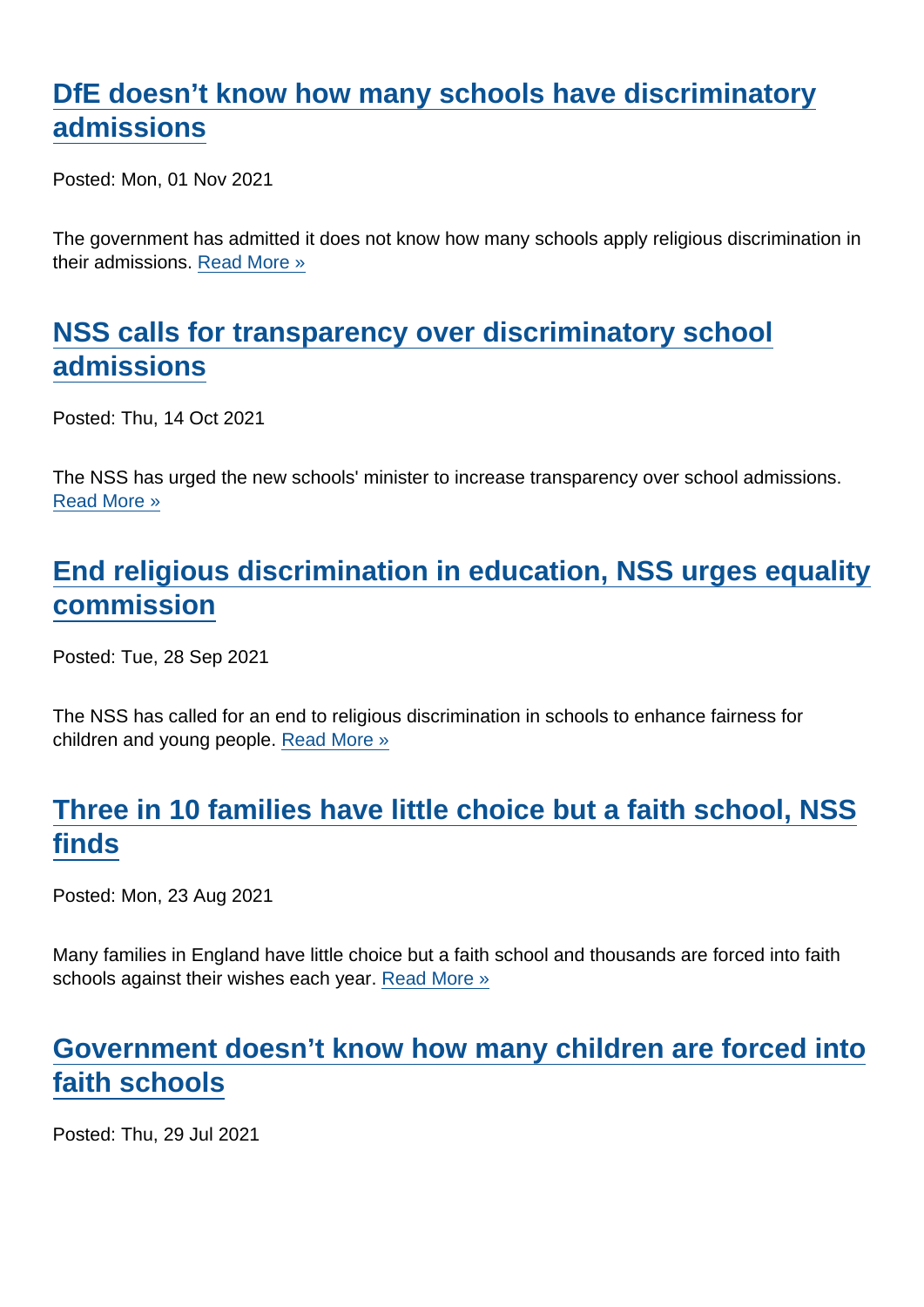The government has said it has no estimate of how many children are effectively forced into faith schools in England. [Read More »](https://www.secularism.org.uk/news/2021/07/government-doesnt-know-how-many-children-are-forced-into-faith-schools)

#### [Faith school with only white ethnicity options in application](https://www.secularism.org.uk/news/2021/07/faith-school-with-only-white-ethnicity-options-in-application-form-to-be-investigated) [form to be investigated](https://www.secularism.org.uk/news/2021/07/faith-school-with-only-white-ethnicity-options-in-application-form-to-be-investigated)

Posted: Fri, 02 Jul 2021

A state-funded faith school will be investigated after the NSS raised concerns about potential racial discrimination in its admissions. [Read More »](https://www.secularism.org.uk/news/2021/07/faith-school-with-only-white-ethnicity-options-in-application-form-to-be-investigated)

# [Temporary changes should prompt fairer school admissions,](https://www.secularism.org.uk/news/2020/11/temporary-changes-should-prompt-fairer-school-admissions-says-nss) [says NSS](https://www.secularism.org.uk/news/2020/11/temporary-changes-should-prompt-fairer-school-admissions-says-nss)

Posted: Mon, 23 Nov 2020

The NSS has said temporary changes to many faith schools' admissions policies should prompt lasting change to make schools more inclusive. [Read More »](https://www.secularism.org.uk/news/2020/11/temporary-changes-should-prompt-fairer-school-admissions-says-nss)

#### [NSS: school admissions changes miss chance to tackle](https://www.secularism.org.uk/news/2020/10/nss-school-admissions-changes-miss-chance-to-tackle-discrimination) [discrimination](https://www.secularism.org.uk/news/2020/10/nss-school-admissions-changes-miss-chance-to-tackle-discrimination)

Posted: Fri, 16 Oct 2020

The NSS has criticised a revision of England's school admissions code for not tackling inequities stemming from faith-based admissions. [Read More »](https://www.secularism.org.uk/news/2020/10/nss-school-admissions-changes-miss-chance-to-tackle-discrimination)

# [Thousands sent to faith schools against their families'](https://www.secularism.org.uk/news/2020/09/thousands-sent-to-faith-schools-against-their-families-preferences) [preferences](https://www.secularism.org.uk/news/2020/09/thousands-sent-to-faith-schools-against-their-families-preferences)

Posted: Tue, 01 Sep 2020

More than 130,000 children have been sent to faith schools in England against their parents' preferences since 2014, the NSS has found. [Read More »](https://www.secularism.org.uk/news/2020/09/thousands-sent-to-faith-schools-against-their-families-preferences)

## [NSS: council should tackle discriminatory school admissions](https://www.secularism.org.uk/news/2020/08/nss-council-should-tackle-discriminatory-school-admissions-in-review) [in review](https://www.secularism.org.uk/news/2020/08/nss-council-should-tackle-discriminatory-school-admissions-in-review)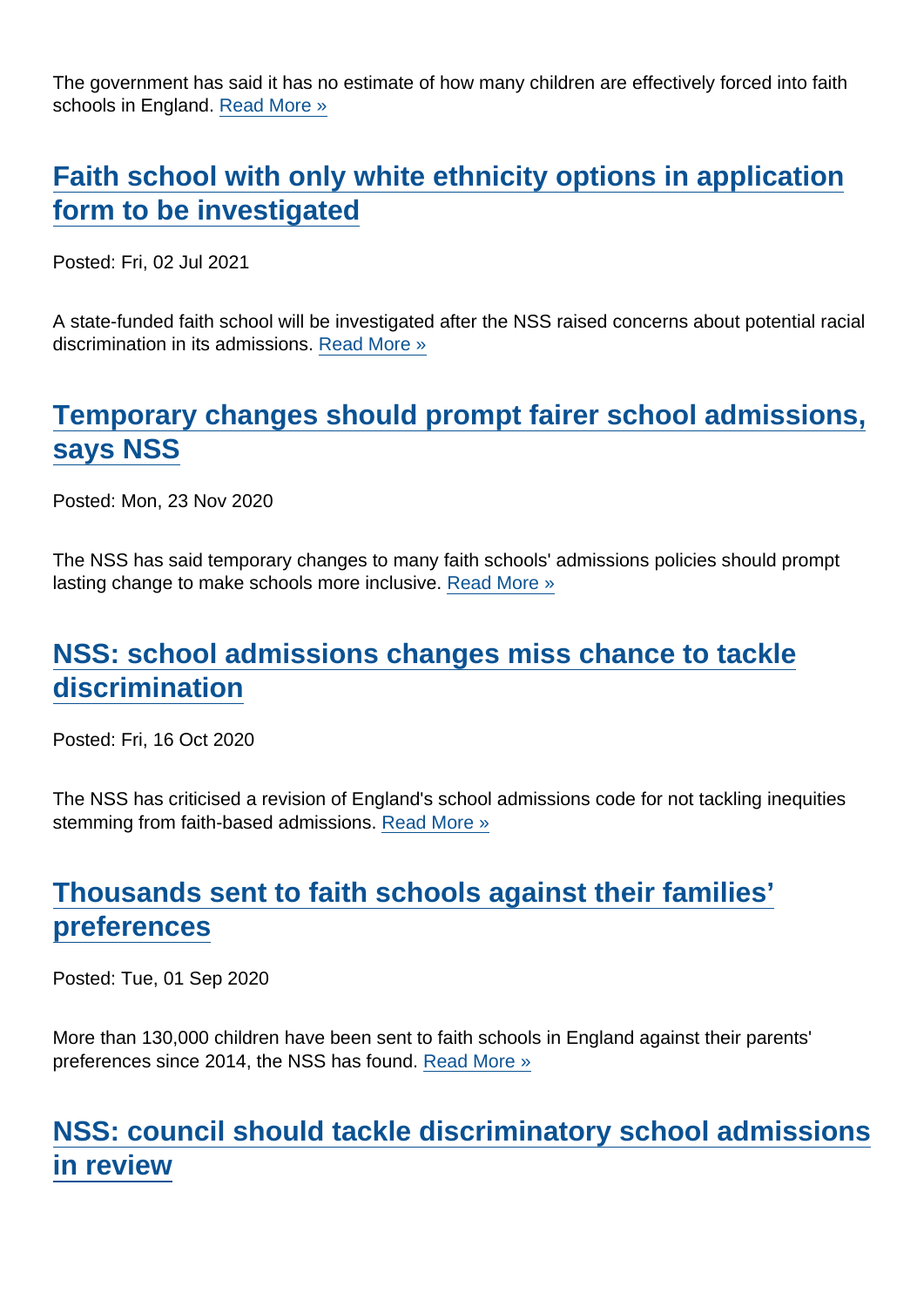Posted: Wed, 05 Aug 2020

The NSS has called on Liverpool City Council to consider the impact of discriminatory policies in faith schools in an upcoming review. [Read More »](https://www.secularism.org.uk/news/2020/08/nss-council-should-tackle-discriminatory-school-admissions-in-review)

# [End faith-based selection to promote fairer admissions, NSS](https://www.secularism.org.uk/news/2020/05/end-faith-based-selection-to-promote-fairer-admissions-nss-says) [says](https://www.secularism.org.uk/news/2020/05/end-faith-based-selection-to-promote-fairer-admissions-nss-says)

Posted: Fri, 01 May 2020

Religious selection in faith schools undermines efforts to improve the socio-economic diversity of schools' intakes, the NSS has said. [Read More »](https://www.secularism.org.uk/news/2020/05/end-faith-based-selection-to-promote-fairer-admissions-nss-says)

# [Council defends plans to extend selection in Catholic](https://www.secularism.org.uk/news/2020/04/council-defends-plans-to-extend-selection-in-catholic-schools) [schools](https://www.secularism.org.uk/news/2020/04/council-defends-plans-to-extend-selection-in-catholic-schools)

Posted: Wed, 22 Apr 2020

Renfrewshire Council looks set to extend the priority it gives to children who are baptised Catholic for admission to Catholic schools. [Read More »](https://www.secularism.org.uk/news/2020/04/council-defends-plans-to-extend-selection-in-catholic-schools)

#### [Don't extend selection in Catholic schools, NSS urges](https://www.secularism.org.uk/news/2020/03/dont-extend-selection-in-catholic-schools-nss-urges-council) [council](https://www.secularism.org.uk/news/2020/03/dont-extend-selection-in-catholic-schools-nss-urges-council)

Posted: Mon, 30 Mar 2020

The NSS has urged Renfrewshire Council not to extend the priority given to baptised Catholic children for admission to Catholic schools. [Read More »](https://www.secularism.org.uk/news/2020/03/dont-extend-selection-in-catholic-schools-nss-urges-council)

#### [NSS: council wrong over baptism certificates in school](https://www.secularism.org.uk/news/2020/02/nss-council-wrong-over-baptism-certificates-in-school-admissions) [admissions](https://www.secularism.org.uk/news/2020/02/nss-council-wrong-over-baptism-certificates-in-school-admissions)

Posted: Mon, 17 Feb 2020

Renfrewshire Council plans to extend the priority given to children who are baptised Catholic for admission to Catholic schools. [Read More »](https://www.secularism.org.uk/news/2020/02/nss-council-wrong-over-baptism-certificates-in-school-admissions)